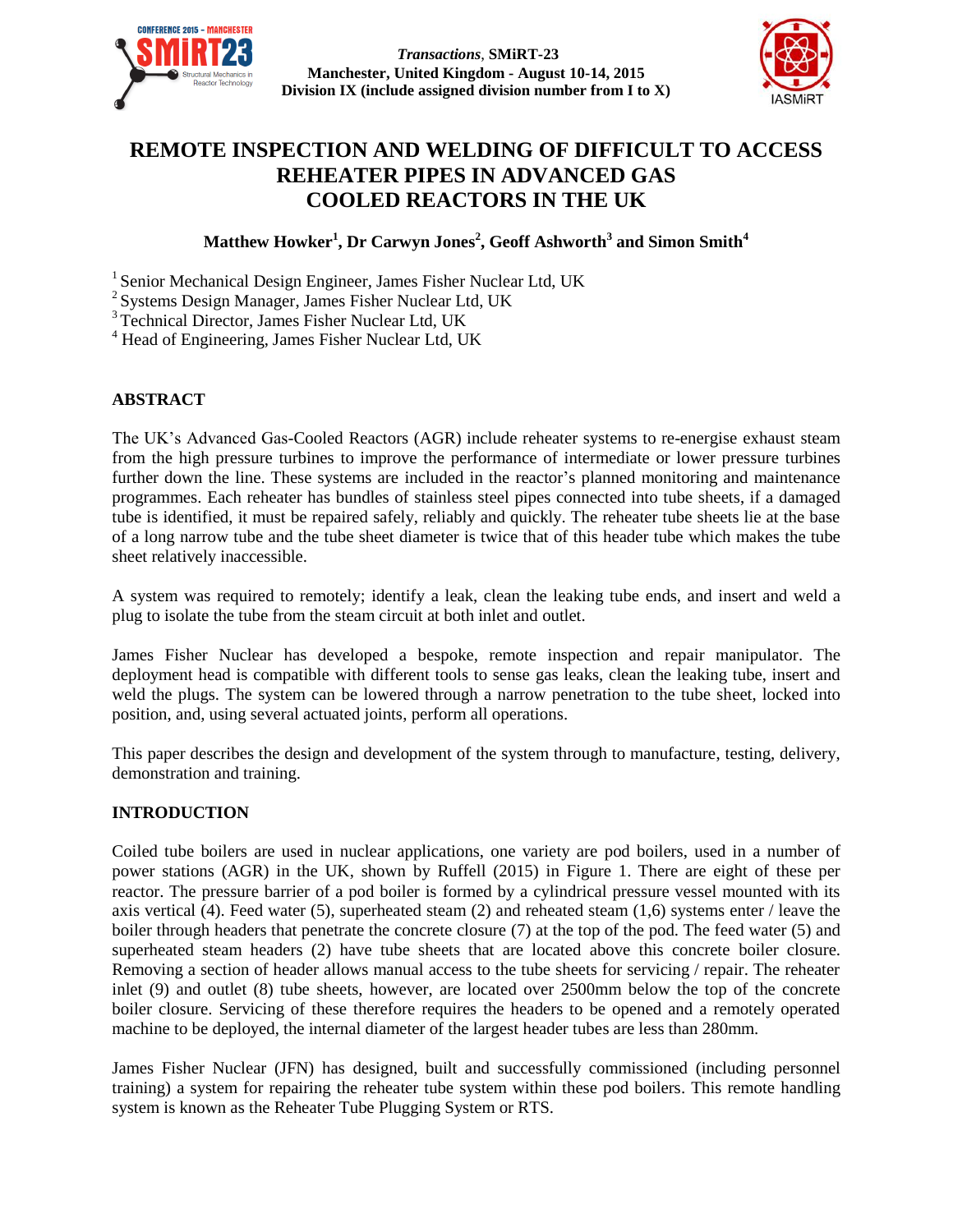

<span id="page-1-0"></span>Figure 1. (left) Pod boiler by Ruffell (2011); (centre) Reheater inlet and outlet header; (right) Tube sheets

## **SYSTEM REQUIREMENTS**

The customer required a system to identify a leak within a pod boiler reheater circuit, clean the leaking tube ends and then insert and weld a plug to isolate the tube from the steam circuit at both inlet and outlet. Specific requirements of the RTS included the following:

- 1) Deployable remotely on plant, considering space constraints.
- 2) Detect  $CO<sub>2</sub>$  leakage.
- 3) Prepare tube ends for welding.
- 4) Insert and weld a plug.
- 5) Able to plug both inlet and outlet tube sheets.
- 6) Simple, quick and intuitive set up and operation.
- 7) Remote camera views sufficient to facilitate operations.
- 8) Automation of repetitive tasks.
- 9) Able to be stored for long periods and deployed at short notice.
- 10) Operational life of 20 years.
- 11) Able to be recovered in the event of a failure.
- 12) Able to operate in low radiological conditions in temperatures ranging 18-50°C.

To validate the designed solution, and provide operator training, JFN were required to provide and run tests using a mock-up facility representing the plant configuration within the customer works.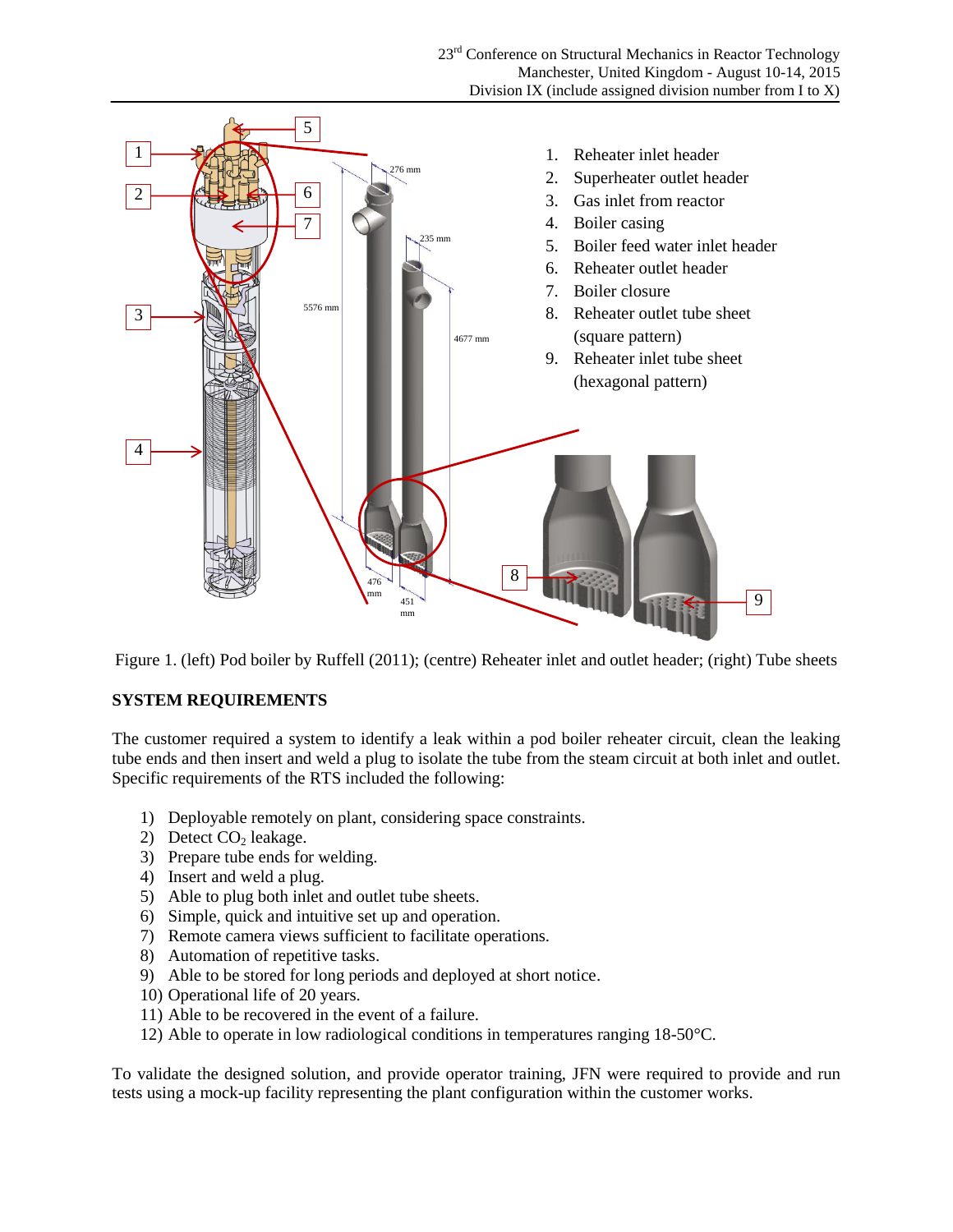## **DESCRIPTION OF THE SYSTEM**

The RTS has been designed as a long cylindrical shape (Figure 2), consisting of a Tool Body and Tool Mount, able to be deployed through reheater inlet and outlet headers. The system is housed within a Deployment Unit which can be mounted above the reheater inlet or outlet headers, allowing the RTS to be lowered to the respective reheater tube sheets. Different Tool Heads can be mounted onto the Tool Mount to sample  $CO<sub>2</sub>$  clean tubes for welding, insert a plug and weld the plug.



Figure 2. RTS Tool Body (Traverse Unit 'Deployed')

All cubicles are positioned above the boiler closure position. The operator interface, printer and camera display are located within an Operating Station. The Control Cubicle houses the Programmable Logic Controller (PLC), power supply, interface relays and contactors and the Welding Set houses the commercially available ARC Machines unit.

The RTS can assess every tube position within the reheater outlet and inlet tube sheets for a comprehensive circuit check. If a leak is detected the RTS is capable of plugging both the inlet and respective outlet. This problem was difficult to solve, as shown in [Figure 1,](#page-1-0) the tube sheet diameter is significantly greater than the header tube diameter. This required a deployment system able to extend beyond the header tube diameter to access these locations, but still be removable during a failure scenario.

# *Deployment*

The Deployment Unit houses the hoist for lowering the RTS into the header. It has a guarded Tool Change Station for interchanging tools on the Tool Body and can be mounted to the opened inlet or outlet header tube as required. All electrical and pneumatic services for the RTS pass through the Deployment Unit and are protected using an umbilical in the form of a flexible conduit.

Once the RTS is lowered to the tube sheet the operator is able to control movement of the Tool Body using the actuators described below:

- Pneumatically-operated clamps lock the Tool Body centrally in the header at the working position.
- An electrically-driven Main Rotate actuator allows the complete Tool Body to rotate 0-370° within the header to position tools.
- A pneumatically-driven Traverse Unit actuator extends the tool support link 109/122mm into the large diameter lower part of the header.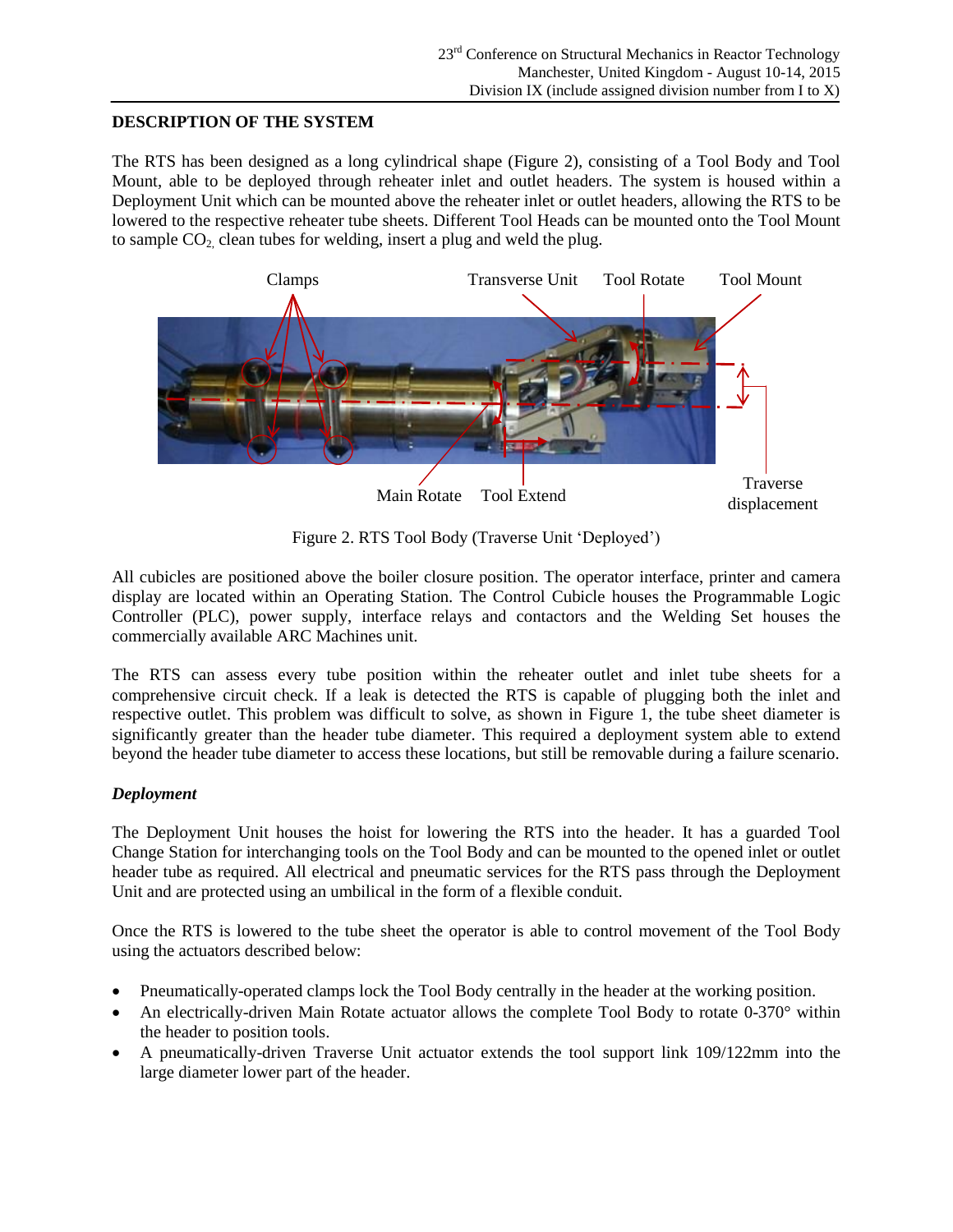- An electrically-driven Tool Rotate actuator rotates the tool support link 0-185° so that, in combination with the Main Rotate, all tubes can be accessed by the tool.
- An electrically-driven Tool Extend actuator provides 0-75mm height adjustment of the tool relative to the tube sheet.

The novel motion relationship between the Main Rotate, Transverse Unit and the Tool Rotate allows the tool to access every tube end on the reheater inlet [\(Figure 3\)](#page-3-0) or outlet tube sheet as illustrated i[n Figure 4.](#page-3-1)



Figure 3: Reheater inlet tube sheet (hexagonal pattern)

<span id="page-3-0"></span>

Figure 4: Motion of RTS Tool Body to manipulate tool on different tube sheets

<span id="page-3-1"></span>The RTS utilises a standardised connection for tooling heads, this allows tools to be changed dependant on the task. This tool head has a sprung compliance to provide ease of tool deployment into the tube ends.

## *Leak detection*

During operations of an AGR coiled tube boiler the steam circuit is monitored, this may indicate leakage between the  $CO<sub>2</sub>$  gas from the reactor and the reheater circuit. During outages these leaks can be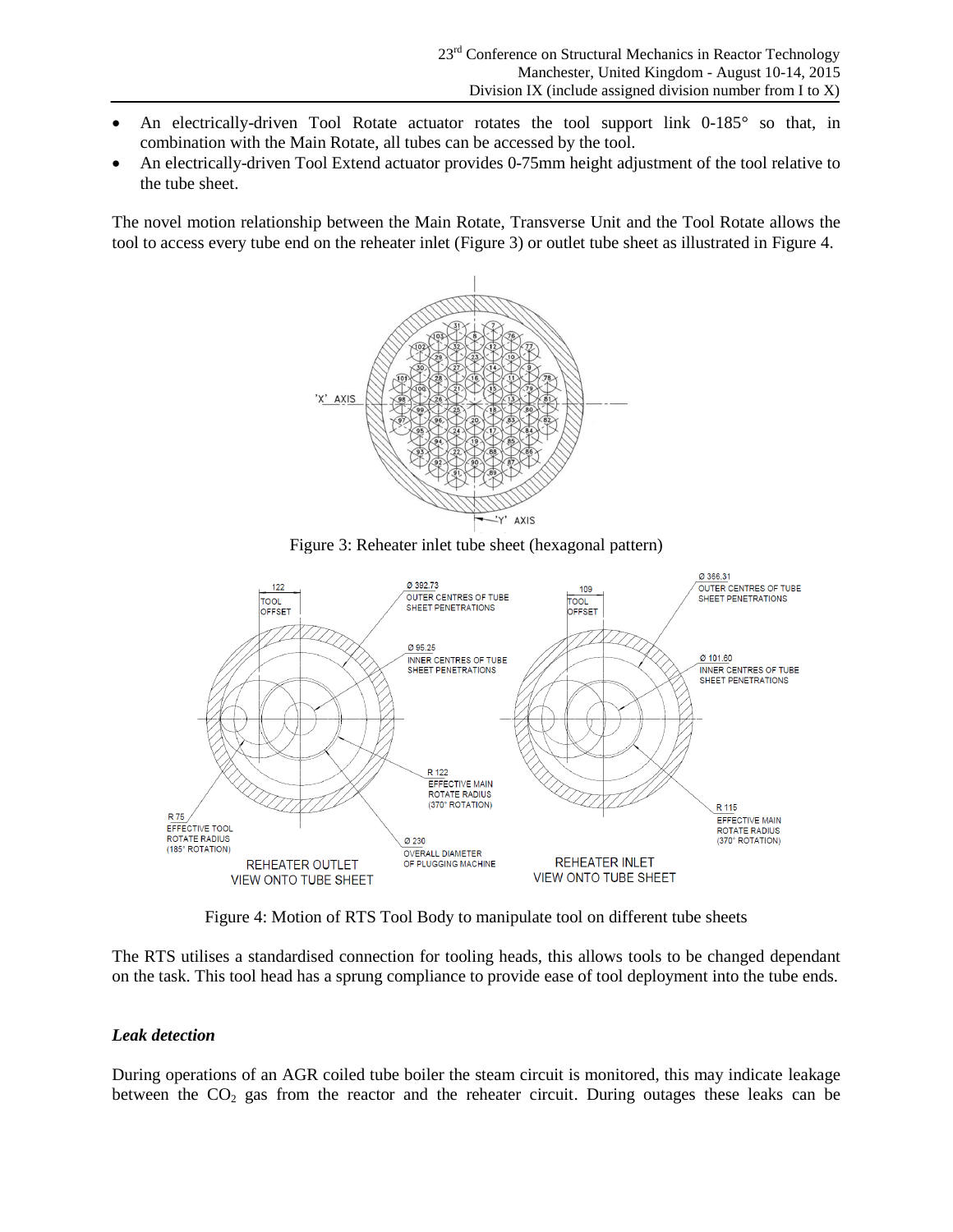investigated further and repaired. During an outage the RTS was required to sense  $CO<sub>2</sub>$  for each reheater tube circuit to confirm and identify any leaks.

The CO<sub>2</sub> Sampling Tool Head [\(Figure 5\)](#page-4-0) includes a sample tube and rubber bung. Once the RTS is deployed within the tube sheet header the sample tube is able to be inserted in a reheater tube with the rubber bung sealing the tube mouth. The gas sample is then drawn up a hose in the umbilical and its  $CO<sub>2</sub>$ content analysed by instrumentation within the Control Station and displayed on the Operating Station.

## *Preparing a tube end for welding*

Once a leak has been identified within a reheater tube circuit plugs can be welded either side to isolate the steam and  $CO<sub>2</sub>$  circuits. The Cleaning Tool Head [\(Figure 5\)](#page-4-0) was designed to clean the reheater tube entrance (face and bore) using a wire brush or emery pads, driven by an air-motor, in preparation for welding.

## *Inserting and welding a plug*

The Welding Tool Head [\(Figure 5\)](#page-4-0) comprises of a proprietary (ARC Machines) orbital weld head able to TIG (Tungsten Inert Gas) weld a plug into the mouth of a reheater tube. The welding tool has been modified to carry and insert the plug into the prepared reheater tube entrance. Due to space restrictions the rim material of the weld plug is used to form the weld, this removes the need for a wire feed. The weld head is fed from an inert gas line and closed water cooling system via the umbilical. The weld is initiated by the PLC via the operator interface and the Weld Set has been modified to feed weld data to the PLC to be recorded along with the associated tube location, time and date.



1. Bung and sample tube

- 2. Tube sheet contact mechanism
- 3. Camera
- 4. Cleaning head
- 5. Weld head

<span id="page-4-0"></span>Figure 5. (left) CO<sub>2</sub> Sample Tool Head; (centre) Cleaning Tool Head; (right) Welding Tool Head

## *Ability to plug both inlet and outlet tube sheets*

If a leak is detected the RTS can plug both the reheater tube sheet inlet and respective outlet. As shown in [Figure 1](#page-1-0) the inlet and outlet headers diameters, tube sheet diameters, tube sheet hole diameters and arrangement (square / hexagonal) patterns are different.

The RTS is configured differently for the reheater inlet or outlet header. Spacers are included on the clamps to account for the wider diameter outlet header. A locking pin position on the Transverse Unit is adjustable to suit the alternative tube sheet patterns as shown in [Figure 4.](#page-3-1)

During every deployment the RTS is orientated against a known feature at the tube header. When lowered to the tube sheet a "tool home" operation is carried out to position the Tool Body with respect to a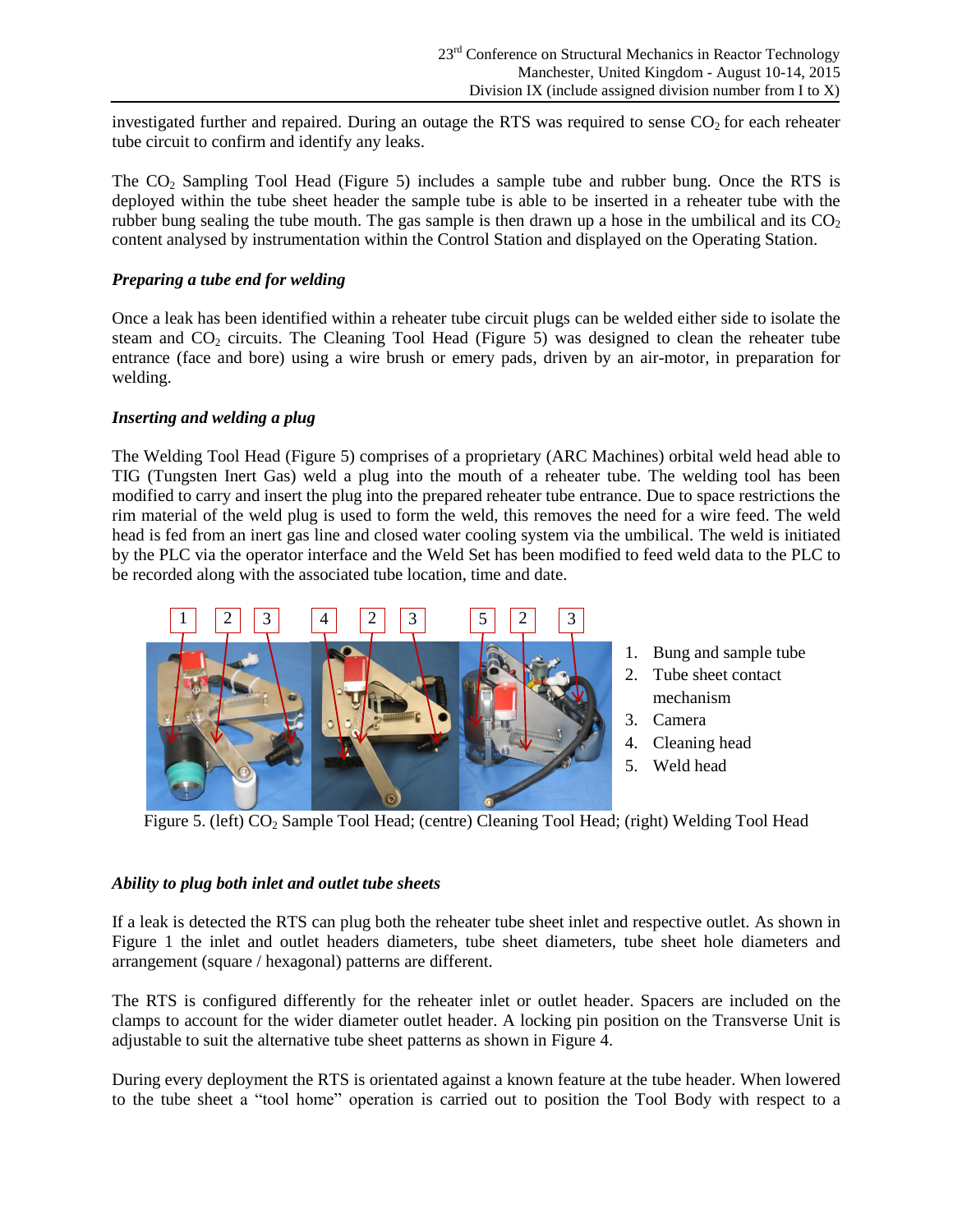specific tube bore. Position feedback sensors are integrated into the system to measure depth in the header of the Tool Body, Tool Extend height, Main Rotate angle and Tool Rotate angle. By setting the RTS home position within the tube sheet, along with positional feedback, motion to any particular tube face can be automated.

#### *Simple, quick and intuitive set up and operation*

Mechanical and electrical set up of the RTS is designed to be as simple as possible. All cabling and hoses between the Deployment Unit and associated cubicles use simple and unique connectors preventing incorrect wiring. Once the Deployment Unit is attached to the reheater header and power is provided the operators can follow the operator interface prompts to deploy and use the system.

Operator familiarity was expected to be poor due to infrequent usage hence the operator interface and control characteristics needed to be straight-forward. The optimum method of identifying and navigating the tube plate patterns was determined after several design reviews.

| Inlet #1 Tube Sheet     |
|-------------------------|
| <b>No Current Tube</b>  |
|                         |
| <b>Tool Referencing</b> |
| Tube #                  |
|                         |
|                         |
| CCW                     |
|                         |
|                         |
|                         |

Figure 6. Typical operator interface screen

## *Camera Systems*

There are two discrete camera systems on the assembly, the Deployment Unit camera and the tube sheet camera. The Deployment Unit camera along with a light is positioned to view the Tool Head, facilitating the initial tool home operation.

The tube sheet camera was required to be as compact as possible. As the camera positions relative to the tube sheet were bounded, a camera with a good depth of field negated the requirement for a high level of zoom. Considering this miniature pinhole type, cameras and lights are mounted onto the Tool Body [\(Figure 5\)](#page-4-0) to observe location and operation of the tools.

The camera control system allows the operator to view the camera footage on the Operator Station display while driving the manipulator as shown in [Figure 7,](#page-6-0) adjust the system light levels and optimise the settings of the deployment tube camera.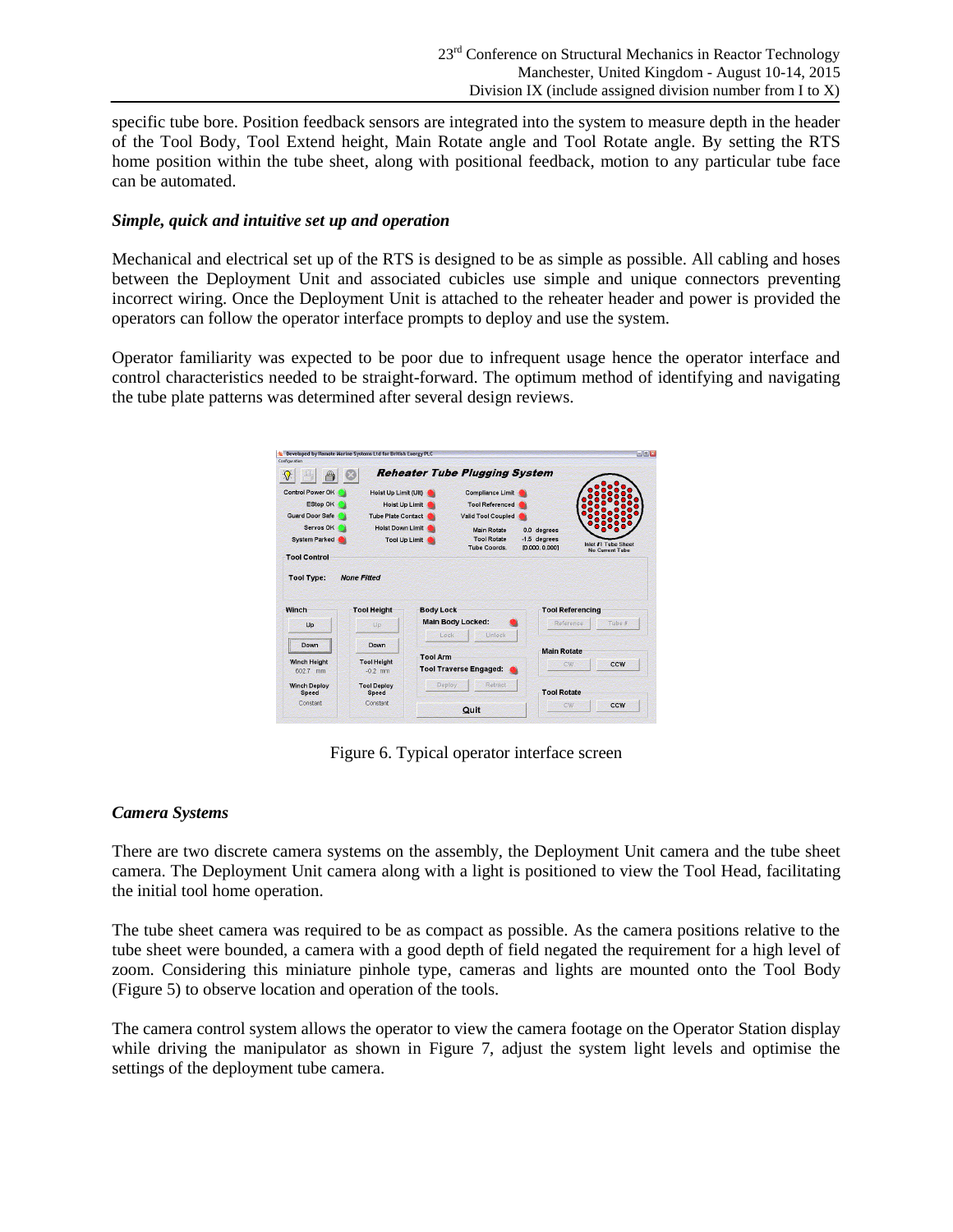

Figure 7: Tube sheet camera view of the plug before (left) and during (right) insertion in test facility.

# <span id="page-6-0"></span>*Automation of repetitive tasks*

A PLC system is used to facilitate some automation of repetitive tasks while maintaining ultimate control with the operator. This reduces the risk of damaging equipment, records results, clearly indicates the expected process to the operators and reduces the time taken to complete the task. Each of the tube sheets in the reheater circuit are known to be distinct, therefore heuristic algorithms use a database of tube coordinates and associated parameters to control the tool-tip(s). This allows significant reduction in the time taken to analyse every tube and reduces the likelihood of moving to the wrong tube after tool change and re-deployment.

## *Able to be stored for long periods and deployed at short notice*

The Deployment Unit was designed to store, transport and deploy the RTS on existing reheater headers, this optimises space and reduces deployment time, essential on plant outages. To ensure the equipment is fully functional at short notice periodic testing rehearsals are specified in the operations and maintenance manuals.

# *Operational life of 20 years.*

To ensure spares availability and technical support for the intended 20 year life of the machine, where ever possible in the design, standard, commercially available, components were selected considering obsolescence. A comprehensive spares list is provided with the complete system.

# *Recovery in the event of a failure*

Failure of any drive does not prevent the RTS from being recovered, in all cases back up or recovery methods are available.

To reduce the chance of failure the design employed a heavy duty commercially available hoist unit with a lifting capacity rated to greater than the mass of the items to be hoisted. Additionally the system utilises a four fall rope arrangement effectively quadrupling the lift capacity. In the event of hoist motor failure, recovery can be facilitated by lifting the free end of the cable. This end is fitted with a suitable lifting feature at its termination.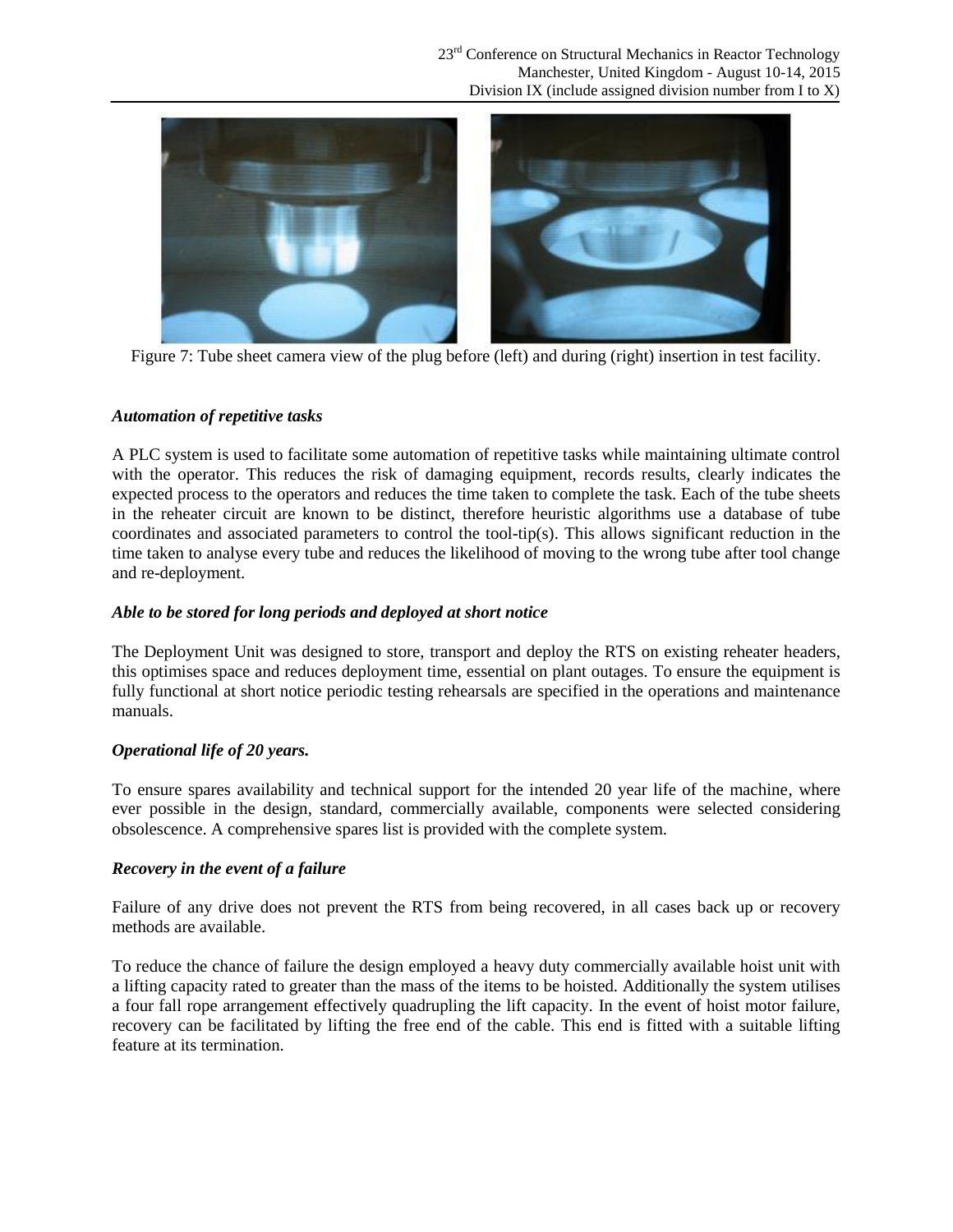In the unlikely event of a hoist cable failure during raising / lowering operations the machine will fall to the tube sheet. Recovery of the machine from the header can be achieved by using the tensile cable embedded in the umbilical.

Failure of the main body clamps will not cause a drop of the machine as the hoist cable will support the load. Operation of the clamps requires air pressure to extend and retract. If the air supply failed whilst the clamps are extended, then the clamps will relax. Due to the arrangement of the mechanism, subsequent lifting of the main body will further release the clamps allowing retrieval.

The tool Traverse Unit deploys the Tool Head into the bell of the reheater header as shown in [Figure 8,](#page-7-0) therefore this poses a risk of jamming the system during a failure. To reduce this risk the mechanism is pneumatically driven; if the air supply to this mechanism fails the ram will relax. If the mechanism does not fully retract then, when lifted, its profile allows the reducing diameter of the header pipe to encourage the mechanism to retract sufficiently for recovery. This is not anticipated to cause damage to either the internal of the header or the plugging machine.



Figure 8. Sections showing Tool Head before (left) & after deployment (right)

# <span id="page-7-0"></span>*Environmental requirements*

During the selection of materials for the RTS design, environmental conditions such as the working environment temperature range of 18-50°C, low radiological dose and contamination levels were considered. The RTS was not required to be easily decontaminable.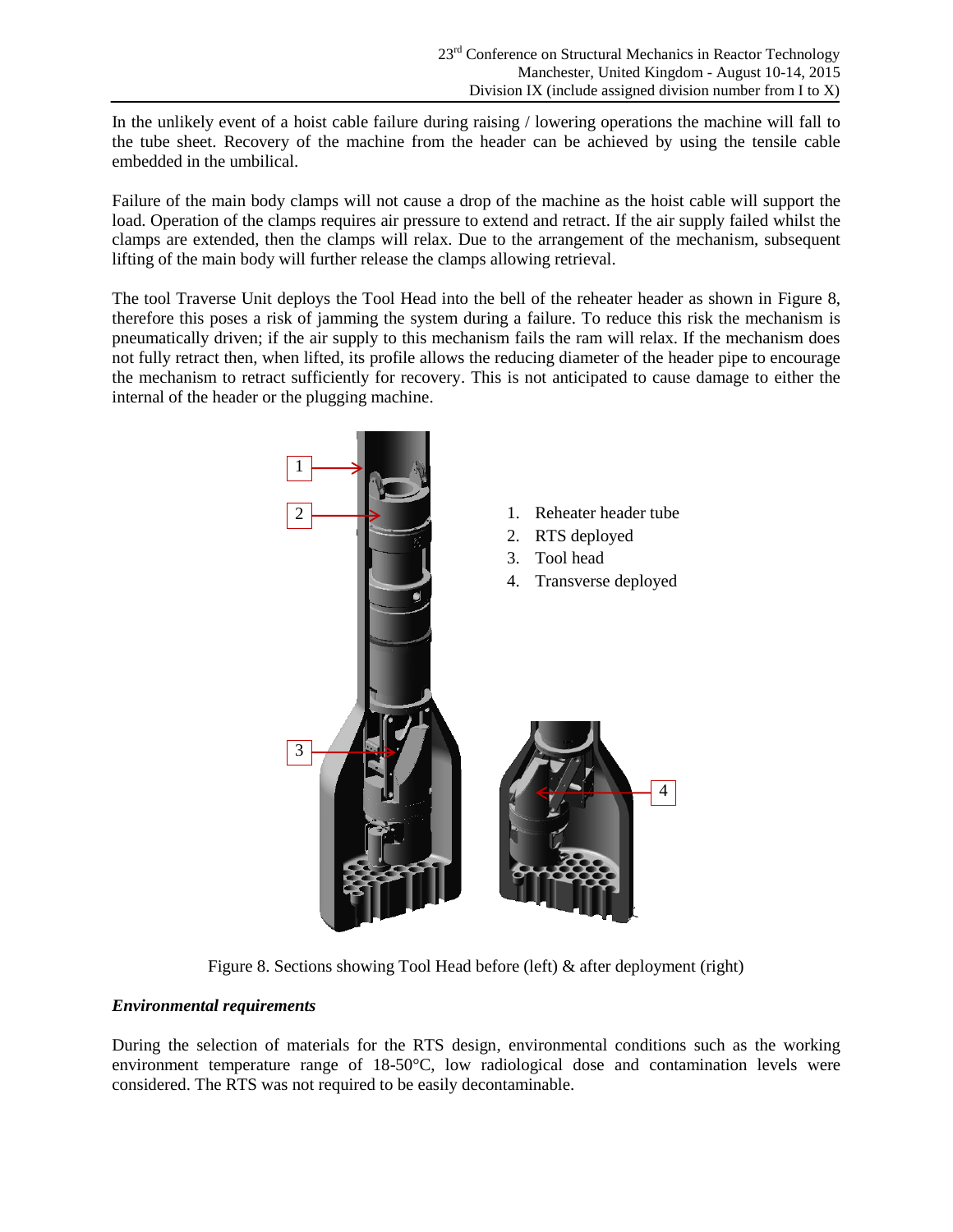## **SYSTEM OPERATION**

The Deployment Unit is designed to house and deploy the RTS. When coupled to the opened reheater header, via an adapter, the RTS is lowered to the tool change station where one of a range of tools can be mounted. Electronic identification is used by the control software to display specific tool commands from the operator interface. The deployment head is then lowered until the feedback from the tube sheet contact mechanism provides a hoist stop instruction before the tool contacts the tube sheet. The deployment head is locked into the small diameter portion of the header tube, these are driven outwards simultaneously to centre and secure the deployment head.

Initially the  $CO<sub>2</sub>$  Sample Tool Head is navigated to each of the tubes at the tube-sheet through the Main Rotate, Transverse Unit, Tool Rotate and Tool Extend.

The second phase of operations requires the operator to release the locking clamps and retract the deployment unit to the tool-change station and replace the gas detection tool with a pneumatic cleaning tool. By lowering the deployment unit, and locking in place once more, the operator is able to clean residue and the oxide layer from the suspect tube. The tool camera(s) enable a visual inspection for checking the level of effectiveness of the cleaning process. Finally, following tool replacement with the proprietary weld head, the operator is able to redeploy the machine and arc weld a plug to the cleaned tube. A weld inspection camera is employed by the operator for visual inspection of the finished weld.

Despite the level of automation, the operator retains ultimate control of the system through the bespoke operator interface. Interlocks are present in both software and electrical circuits to ensure that the system performs all tasks demanded of it, whilst remaining safe and recoverable.

## **TRIALS, TESTING & TRAINING**

## *Weld Approval*

Weld approval trials were successfully conducted using blocks of appropriate stainless steel machined to represent sections of the header tube sheets and specially designed weld plugs [\(Figure 9\)](#page-8-0), the required parameters for the welding controller were determined. A number of these trial welds were conducted and each one sectioned and etched to confirm correct weld penetration leading to an accepted 'weld recipe'.



1. Successfully welded plug

2. Unwelded plug

<span id="page-8-0"></span>Figure 9. Welded and unwelded test weld plugs